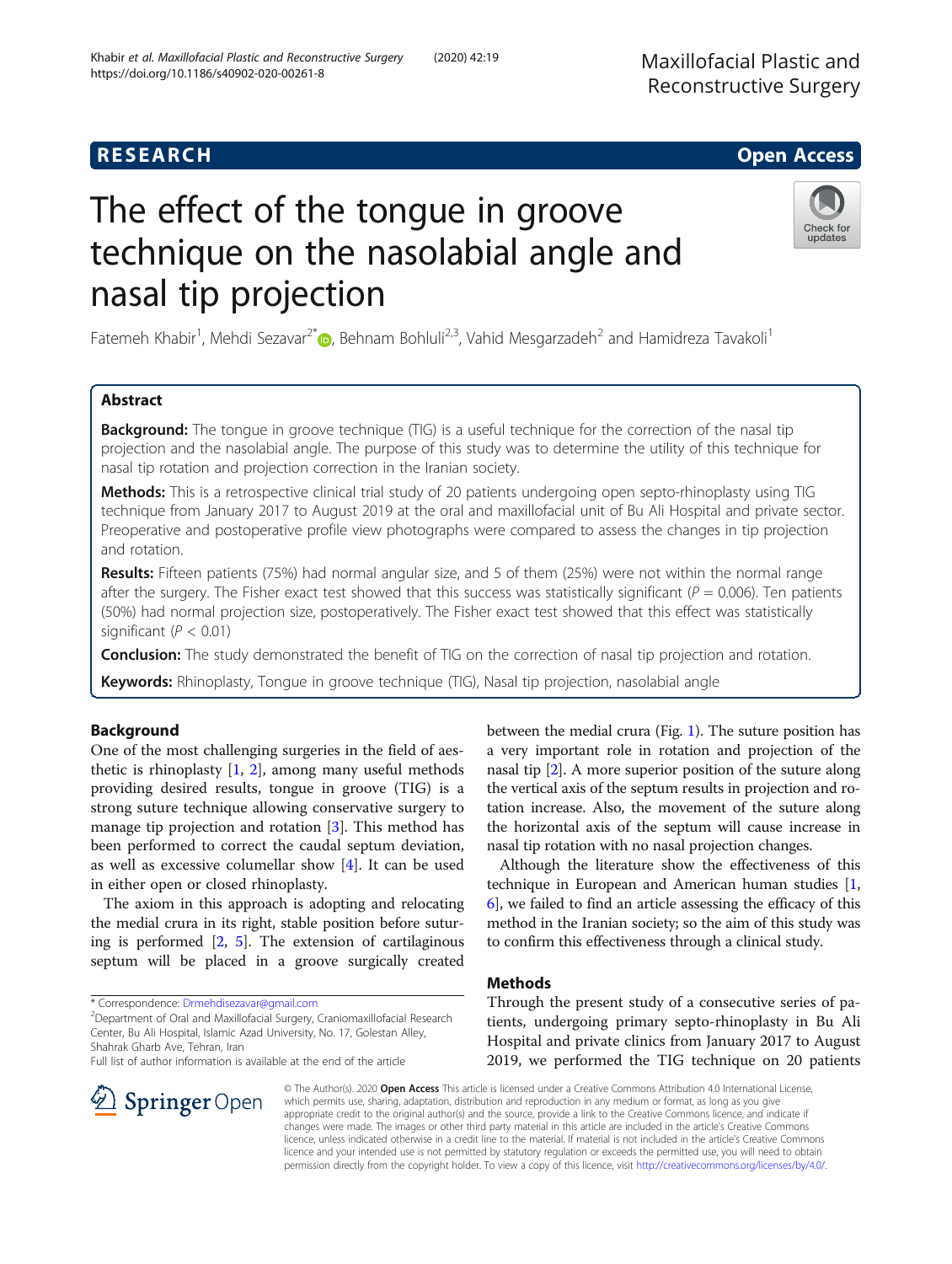<span id="page-1-0"></span>

having tip deformities in their preoperative documents. Ethical approval was given in May 27, 2018, by the research ethics committee of Islamic Azad University, Tehran Branch (approval ID is IR.IAU.DENTAL.- REC.1397.022). Hiring this ethical approval and based on the consent form for each patient, we performed this study.

We analyzed photographs of 2 men and 18 women aged between 18 and 55. Exclusion criteria were as follows: the history of previous septo-rhinoplastic surgery, trauma to the nose, normal range of nasolabial angle (90–110°), and normal tip projection according to the Goode method assessment (55–60%) [\[3](#page-2-0)]. Also, any jaw deformity requiring orthognathic surgery and any craniomaxillofacial syndrome causing nose deformation were excluded.

Profile view photographs were taken pre- and postsurgery according to the standardized clinical photography (1:1) (Fig. 2). Evaluation of the nasolabial angle by using the Golden Rhino Software and the Goode method for measuring nose projection was performed. All patients were followed up at least for 6 months. Nasolabial angle and nasal tip projection changes were judged by statistical testing named the Fisher exact test.

### Result

The study was designed to assess the effect of TIG on nasolabial angle and tip projection changes in the Iranian society. Twenty eligible patients including 18 women and 2 men aged between 18 and 55 underwent open septo-rhinoplasty surgery. None of the patients had a history of rhinoplasty, nasal trauma, and jaw and craniomaxillofacial abnormalities.

The distribution of nasolabial angle in patients before and after TIG surgery show that before surgery, all patients had a nasolabial angle size out of the normal range (Table [1](#page-2-0)). In the postoperative period, 15 patients (75%) had normal angular size. The Fisher exact test showed that this success was statistically significant after treatment ( $P = 0.006$ ).



before and after surgery. **b** Lateral view before and after surgery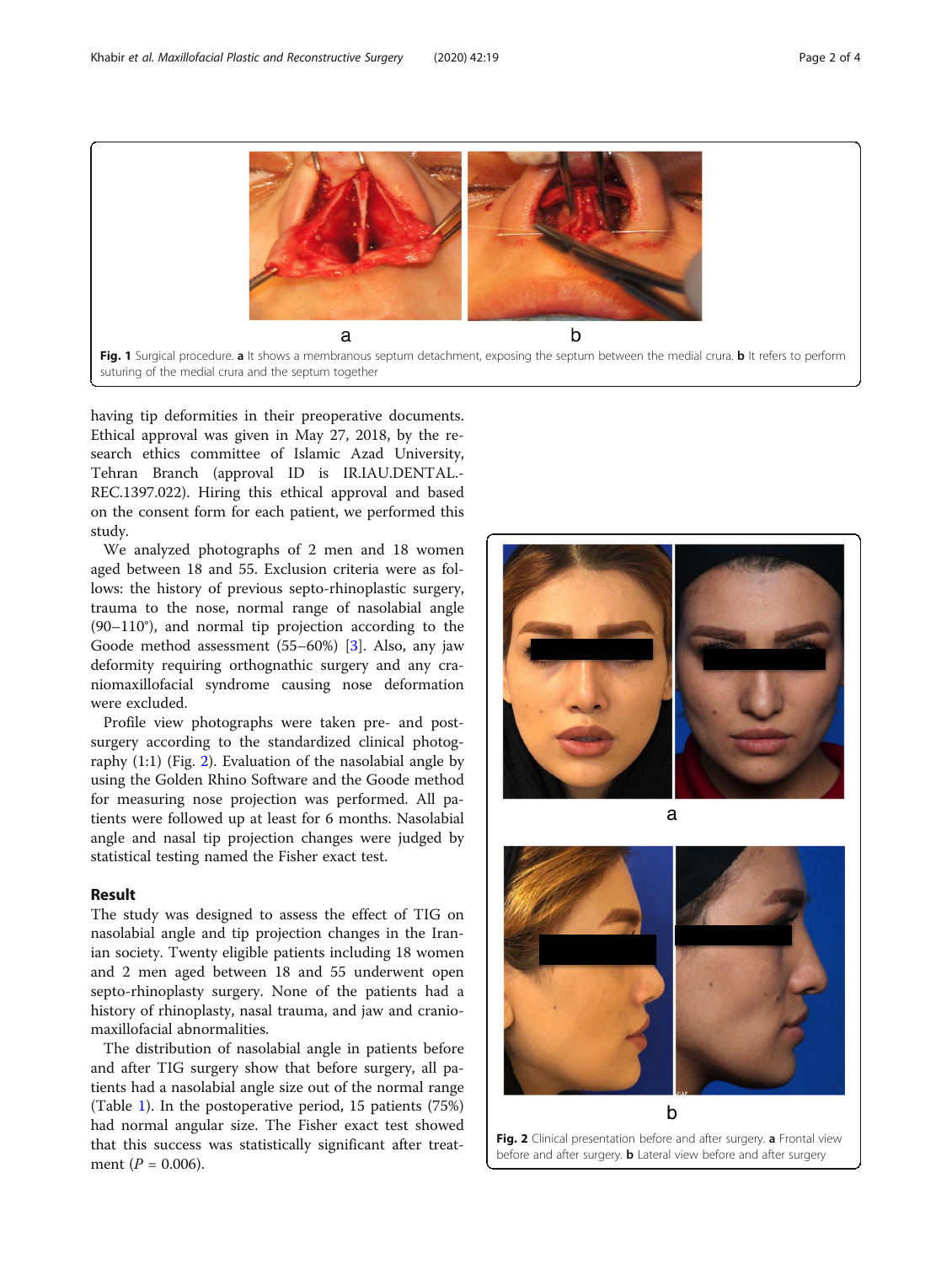<span id="page-2-0"></span>Table 1 Distribution of patients undergoing rhinoplasty in terms of nasolabial angle before and after surgery

|                | Normal range | Out of normal range | $P$ value |  |
|----------------|--------------|---------------------|-----------|--|
| Before surgery |              | 20                  | 0.006     |  |
| After surgery  |              |                     |           |  |

Pre- and postoperative results of nasal tip projection and their comparison showed that prior to surgery, none of the patients' tip position were within the normal range. Postoperatively, 10 patients (50%) had normal projection size (Table 2). The Fisher exact test showed that this effect was statistically significant ( $P < 0.01$ ).

## **Discussion**

Despite technical advances, rhinoplasty has progressed with an inclination toward minimally invasive surgical techniques. TIG technique is one of the most successful procedures and also a non-aggressive one. This method is first described by Kridel et al. [\[7](#page-3-0)] in 1999 and continued by Shah and Miller [\[8](#page-3-0)], then followed by Toriumi [2] and Guyuron and Brow [3]. The positive effect of TIG is determined in tip deformities and septal deviation of the lower third part of the nose and columellar show, which had a remarkable and excellent functional and aesthetic outcome and long-lasting support [\[7](#page-3-0)].

In contrast to previously described techniques, TIG does not rely on graft harvesting for placement between the medial crura, yet even can play its role in tip projection and nasolabial angle rotation as well as septal deviation successfully [\[9,](#page-3-0) [10](#page-3-0)]. In addition to the mentioned advantages, tip rotation can perform more controlled than routine maneuvers, based on unexpected contracture to gain a proper tip [6, [11\]](#page-3-0). Patients did not complain any abnormal rigid sensation in the subnasal because of the columellar graft application. Caudal septal deviation also can be corrected without any excision in the septum which may lead to droopy nose deformity [\[12,](#page-3-0) [13\]](#page-3-0).

Recently, Lohuis and Datema [6] published a description of TIG advantages in revision rhinoplasty which can be performed in combination with graft augmentation. As a result, TIG is a valuable multi-purpose technique which can be used for correction of excessive columellar show, short nose, droopy nose, reformation of septal deviation, tip plasty in association to improving nasolabial angle, and tip projection correction [5, [14](#page-3-0)].

Table 2 Distribution of patients undergoing rhinoplasty in terms of nasal tip projection before and after surgery

|                | Normal range | Out of normal range | $P$ value |
|----------------|--------------|---------------------|-----------|
| Before surgery |              | 20                  | < 0.01    |
| After surgery  | 10           | 1Λ                  |           |

In our study, which is the first published data describing the effectiveness of this method, advantages of TIG in the correction of nasolabial angle and nasal tip projection in the Iranian society had its reproducibility as well as predictability (Tables 1 and 2). The most critical advantage of this method is that we can still choose a minimally invasive technique such as TIG suturing which may be laid in modern rhinoplastic techniques.

## Conclusion

Finally, TIG is a predictable technique and has high success rate which can adjust the medial crura in a proper position in respect to the septum as a tongue. It can be recognized as a long-lasting stable method with appropriate functional and aesthetic results.

#### Acknowledgments

Not applicable.

#### Authors' contributions

The whole course of the research was done with the cooperation and consent of all the participants.

#### Funding

Not applicable.

#### Availability of data and materials

Data in the Iranian society was not available.

#### Ethics approval and consent to participate

Ethical approval was given in May 27, 2018, by the research ethics committee of Islamic Azad University, Tehran Branch, and the approval ID is IR.IAU.DENTAL.REC.1397.022. So, with this ethical approval and based on the consent forms for each patient, we began the study.

#### Consent for publication

Consent forms were given to 20 patients in order to do the surgery and plans for the research.

#### Competing interests

Not applicable.

#### Author details

<sup>1</sup>Department of Oral and Maxillofacial Surgery, Bu Ali Hospital, Islamic Azad University, Tehran, Iran. <sup>2</sup>Department of Oral and Maxillofacial Surgery, Craniomaxillofacial Research Center, Bu Ali Hospital, Islamic Azad University, No. 17, Golestan Alley, Shahrak Gharb Ave, Tehran, Iran. <sup>3</sup>Department of Oral and Maxillofacial Surgery, University of Toronto, Toronto, Canada.

#### Received: 24 January 2020 Accepted: 11 May 2020 Published online: 08 June 2020

#### References

- 1. Ponsky CD, Harvey JD, Khan WS, Guyron B (2010) Nose elongation: a review and description of the septal extension tongue and groove technique. Aesthet Surg 30(3):335–346
- 2. Toriumi DM (2006) New concepts in nasal tip contouring. Arch Facial Plast Surg 8(3):156–185
- 3. Guyuron B, Brow M (2013) Redefining the ideal nasalobial angle: part 2. Expert analysis. Plast Reconstr Surg 132(2): 221e-225e.
- 4. Guyuron B, Varghai A (2003) Lengthening the nose with a tongue-andgroove technique. Plast Reconstr Surg 111(4):1533–1539
- 5. Datema FR, Lohuis PJ (2016) The tongue-in-groove technique in primary and revision rhinoplasty. Facial Plast Surg 32(4):416–423
- 6. Lohuis PJ, Datema FR (2015) Patient satisfaction in Caucasian and Mediterranean open rhinoplasty using the tongue-in-groove technique: prospective statistical analysis of change in subjective body image in